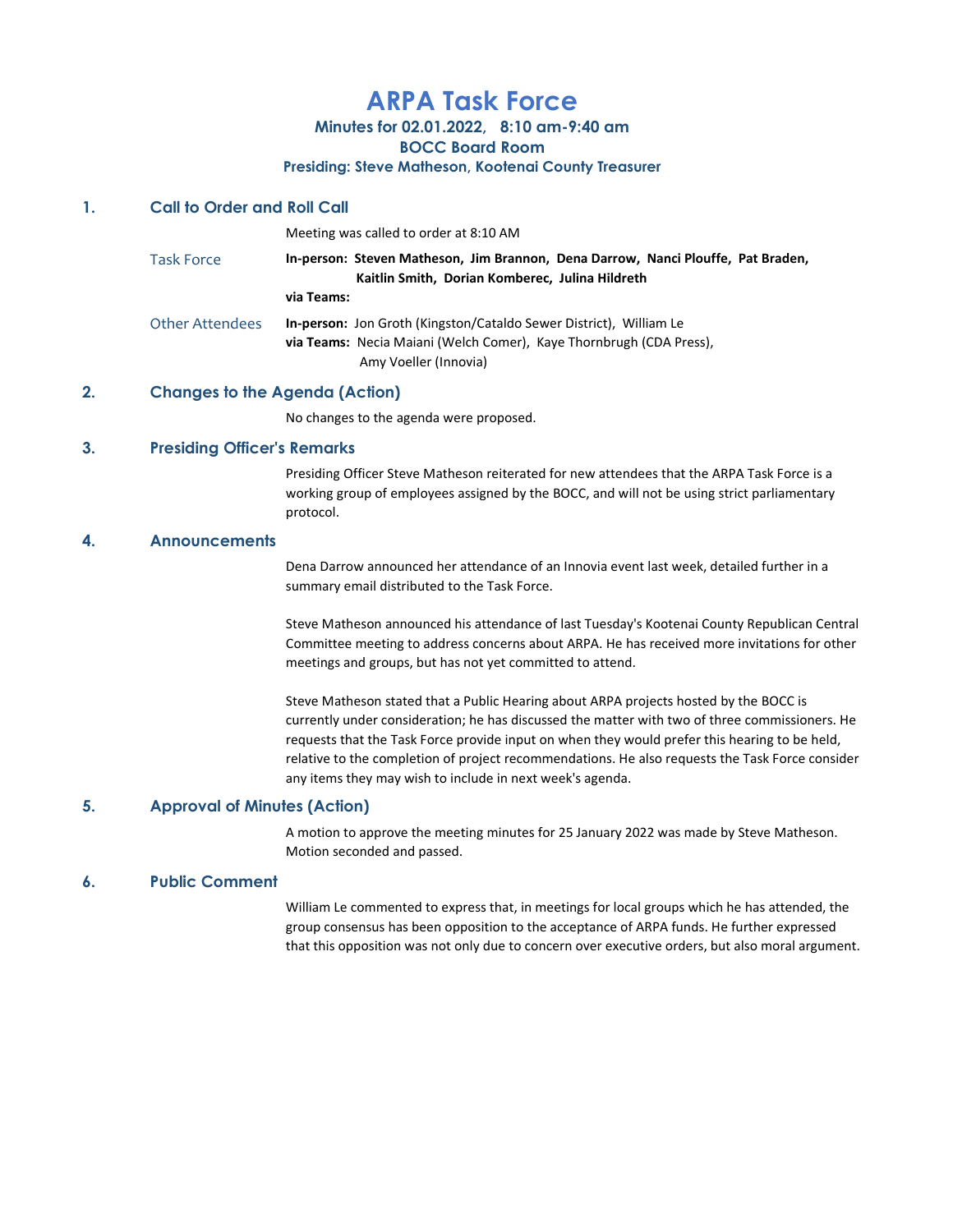## 7. Submission of Quarterly Report (Discussion)

Kaitlin Smith reported on the first Quarterly Report, due January 31st. Due to technical difficulties, Resource Management Office staff have not yet been able to submit the Quarterly Report. The new online reporting tool requires that obligations and expenditures for each project be listed multiple times: the full amounts under a "Projects" tab, and broken down into individual large expenditures or aggregated small expenditures by type under an "Expenditures" tab. However, the "Expenditures" tab requires that expenditures be identified from a drop-down list focused on subawards such as contracts, loans, or direct payments. This does not align with the County's administrative expenditures such as staffing and supplies. Two technical support cases have been opened with the Treasury's Covid Relief IT Support staff, and the Task Force will be updated on any changes.

#### 8. Public Notice of Final Deadline for Project Requests (Action)

Steve Matheson reviewed discussion of this topic from the previous meeting. Jim Brannon stated his belief that project requests submitted after the deadline should no longer be the purview of the ARPA Task Force or its evaluation process, but go directly to the Board of County Commissioners. Steve Matheson suggested that one or more persons including himself, Jim Brannon, and Jody Bieze discuss the possibility with the Board, and asked if the decision would need to be put before the Board in a written memo.

Pat Braden stated that it would not need to be put before the board with a written memo, and that a verbal statement or a written one included in the notice of the deadline would suffice.

### 9. Delegation of Responsibility for County PPE Coordination (Discussion)

Kaitlin Smith explained that an ARPA funding request from Kootenai County EMS System (KCEMSS) for reimbursement of PPE costs brought up the question of whether a specific party should or will be responsible for coordinating PPE purchases for the county under ARPA, as OEM has been under CARES. Kaitlin Smith further noted for the record that this discussion did not directly concern KCEMSS' request, which includes costs that were incurred before the ARPA period of performance and are ineligible. Pat Braden clarified that the request for reimbursement can still go forward to evaluation so long as the ineligible costs are excluded.

OEM still has some COVID-19-response items in stock, including hand sanitizer, gloves, and masks. Julina Hildreth has spoken with OEM employees responsible for coordinating PPE under CARES and determined that OEM is willing to continue doing so by requesting PPE orders from departments on a monthly basis and making purchases in bulk to fill those requests. The Task Force concluded that there is no need to seek further elaboration from OEM at this time.

Steve Matheson noted that OEM should put in an ARPA funding request for forward-looking PPE needs, which should be assessed for eligibility and evaluated alongside the other requests for ARPA funding.

# 10. Project Scoring Review: Fourth Batch (Discussion)

North Kootenai Water & Sewer: Rimrock North Kootenai Water & Sewer: Twin Lakes BOCC: Airport Sewer Lines Hayden Lake Sewer District Bayview Water and Sewer District Coroner: Mobile Morgue Trailer Sheriff: Jail Generator Upgrade